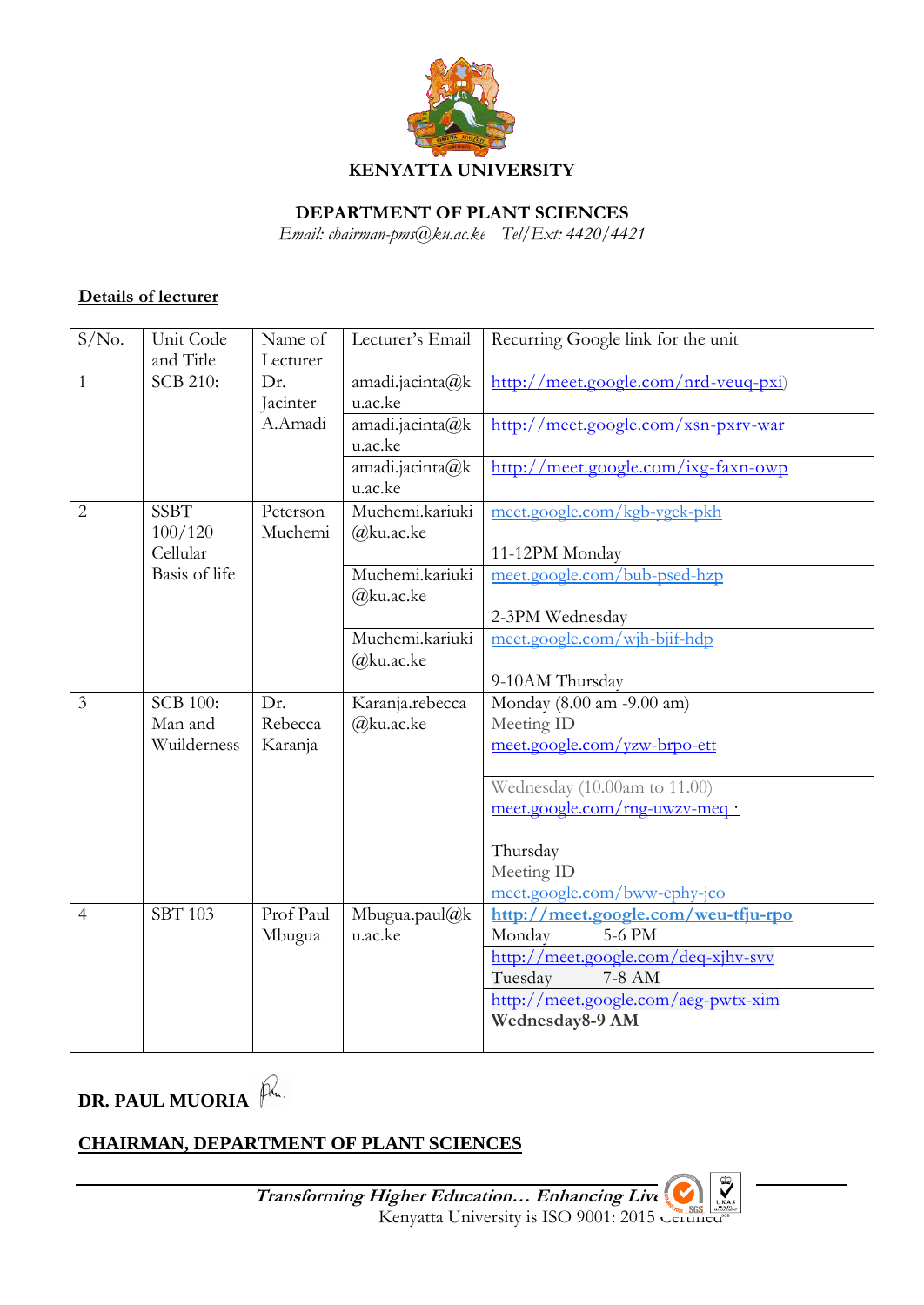

## **KENYATTA UNIVERSITY DEPARTMENT OF PLANT SCIENCES MAIN CAMPUS** *TEACHING TIMETABLE – REGULAR PROGRAMME* **SEMESTER I 2020/2021 ACADEMIC YEAR PROGRAMME: BSc (CONS.BIO) Y1S1**

| $\overline{\text{DAY}}$ | <b>YEA</b>     | $7 - 8$                | 8-9 AM     | $9-10$                   | $10-11$                            | $11 - 12$              | $12 -$                   | $\overline{1}$ | $2 -$          | $3-4PM$                       | $4-$           | $5-$           | $6-$           |
|-------------------------|----------------|------------------------|------------|--------------------------|------------------------------------|------------------------|--------------------------|----------------|----------------|-------------------------------|----------------|----------------|----------------|
|                         | ${\bf R}$      | $\mathbf{A}\mathbf{M}$ |            | $\mathcal{A}\mathcal{M}$ | $\rm AM$                           | $\mathop{\mathrm{PM}}$ | 1PM                      | $2\mathrm{PM}$ | $3\mathrm{PM}$ |                               | $5\mathrm{PM}$ | $6\mathrm{PM}$ | $7\mathrm{PM}$ |
| MON                     | $\overline{1}$ |                        | <b>SCB</b> |                          |                                    |                        |                          |                |                | SCB                           |                |                |                |
|                         |                |                        |            |                          |                                    |                        |                          |                |                | 210                           |                |                |                |
|                         |                |                        | 100        |                          |                                    |                        |                          |                |                | http://                       |                |                |                |
|                         |                |                        | meet.go    |                          |                                    |                        |                          |                |                | $\sqrt{\text{meet.}}$         |                |                |                |
|                         |                |                        | ogle.co    |                          |                                    |                        |                          |                |                | google.                       |                |                |                |
|                         |                |                        | $m/yzw$ -  |                          |                                    |                        |                          |                |                | $\frac{\text{com}}{\text{m}}$ |                |                |                |
|                         |                |                        | brpo-ett   |                          |                                    |                        |                          |                |                | $rd-$                         |                |                |                |
|                         |                |                        |            |                          |                                    |                        |                          |                |                | $rac{veuq}{pxi}$              |                |                |                |
|                         |                |                        |            |                          |                                    |                        |                          |                |                |                               |                |                |                |
|                         |                |                        |            |                          |                                    |                        |                          |                |                |                               |                |                |                |
|                         | $\overline{2}$ |                        |            |                          |                                    |                        |                          |                |                |                               |                |                |                |
|                         | $\mathfrak{Z}$ |                        |            |                          |                                    |                        |                          |                |                |                               |                |                |                |
|                         | $\overline{4}$ |                        |            |                          |                                    |                        |                          |                |                |                               |                |                |                |
| TUE                     | $1\,$          |                        |            |                          | SCB                                |                        |                          |                |                |                               |                |                |                |
|                         |                |                        |            |                          | $210$ http:                        |                        |                          |                |                |                               |                |                |                |
|                         |                |                        |            |                          | $1/m$ eet.                         |                        |                          |                |                |                               |                |                |                |
|                         |                |                        |            |                          | google.c                           |                        |                          |                |                |                               |                |                |                |
|                         |                |                        |            |                          | $\frac{\text{om}}{\text{cm}}$ xsn- |                        |                          |                |                |                               |                |                |                |
|                         |                |                        |            |                          | pxrv-war                           |                        |                          |                |                |                               |                |                |                |
|                         | $\overline{c}$ |                        |            |                          |                                    |                        |                          |                |                |                               |                |                |                |
|                         | $\overline{3}$ |                        |            |                          |                                    |                        |                          |                |                |                               |                |                |                |
|                         | $\overline{4}$ |                        |            |                          |                                    |                        |                          |                |                |                               |                |                |                |
| <b>WED</b>              | $\overline{1}$ |                        |            |                          | <b>SCB 100</b>                     |                        |                          |                |                |                               |                |                |                |
|                         |                |                        |            |                          | meet.goo                           |                        |                          |                |                |                               |                |                |                |
|                         |                |                        |            |                          | gle.com/                           |                        |                          |                |                |                               |                |                |                |
|                         |                |                        |            |                          | mg <sub>z</sub>                    |                        |                          |                |                |                               |                |                |                |
|                         |                |                        |            |                          | uwzy-                              |                        |                          |                |                |                               |                |                |                |
|                         | $\overline{2}$ |                        |            |                          | meq                                |                        |                          |                |                |                               |                |                |                |
|                         | $\overline{3}$ |                        |            |                          |                                    |                        |                          |                |                |                               |                |                |                |
|                         | $\overline{4}$ |                        |            |                          |                                    |                        |                          |                |                |                               |                |                |                |
| <b>THUR</b>             | $\overline{1}$ |                        |            |                          | <b>SCB 210</b>                     |                        | SCB                      |                |                |                               |                |                |                |
|                         |                |                        |            |                          | http://                            |                        |                          |                |                |                               |                |                |                |
|                         |                |                        |            |                          | meet.go                            |                        | 100                      |                |                |                               |                |                |                |
|                         |                |                        |            |                          | ogle.co                            |                        | meet.g                   |                |                |                               |                |                |                |
|                         |                |                        |            |                          | $\frac{m}{ixg}$                    |                        | oogle.c                  |                |                |                               |                |                |                |
|                         |                |                        |            |                          | faxn-                              |                        | om/bw                    |                |                |                               |                |                |                |
|                         |                |                        |            |                          | $\overline{\text{owp}}$            |                        | $\underline{\mathbf{W}}$ |                |                |                               |                |                |                |
|                         |                |                        |            |                          |                                    |                        | $e$ phy-                 |                |                |                               |                |                |                |

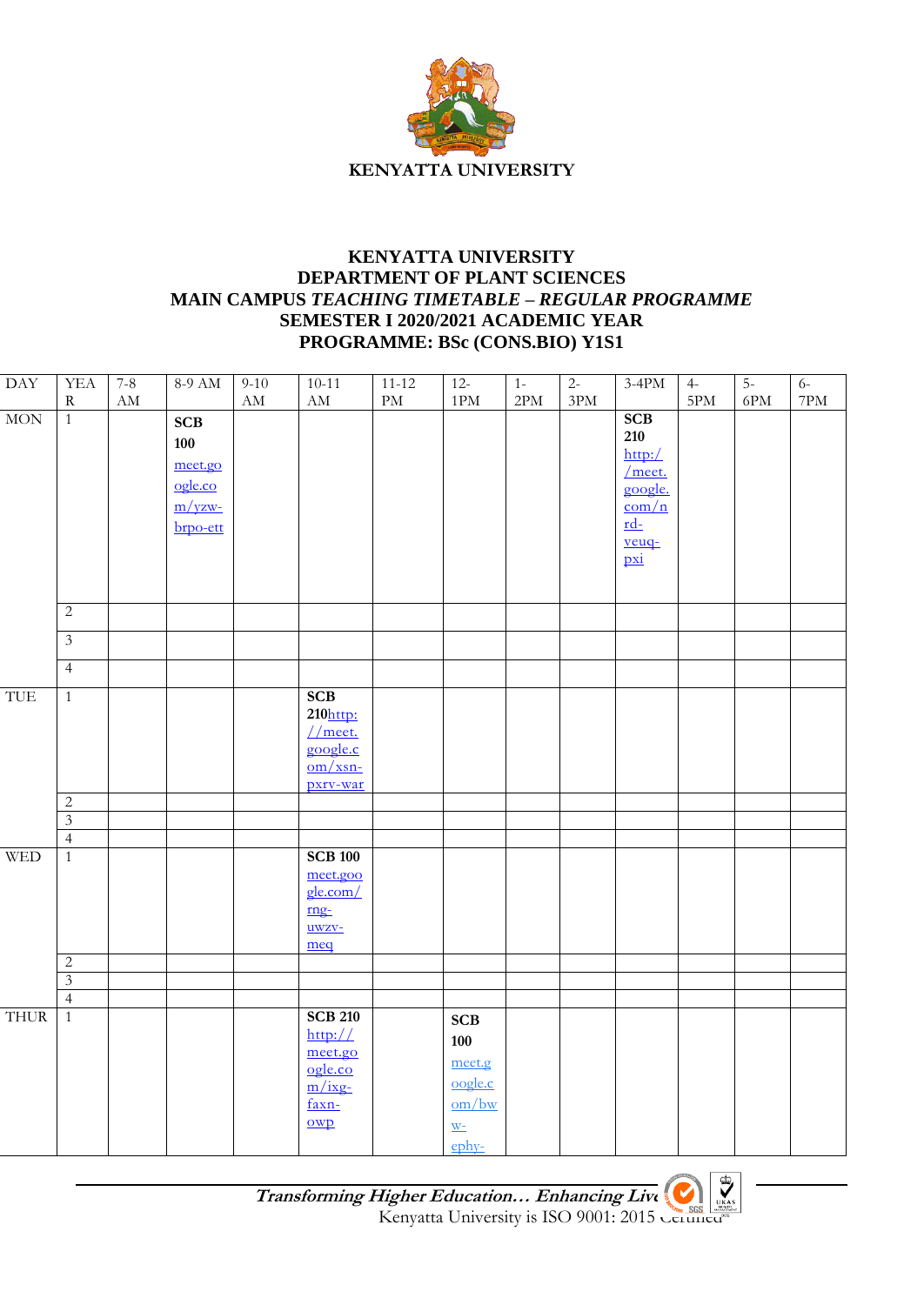

#### **KENYATTA UNIVERSITY**

|     |  |  |  | 1CC |  |  |  |
|-----|--|--|--|-----|--|--|--|
|     |  |  |  |     |  |  |  |
|     |  |  |  |     |  |  |  |
|     |  |  |  |     |  |  |  |
| FRI |  |  |  |     |  |  |  |
|     |  |  |  |     |  |  |  |
|     |  |  |  |     |  |  |  |
|     |  |  |  |     |  |  |  |
|     |  |  |  |     |  |  |  |

Lecturers

- **2. SCB100: Man and Wilderness – Dr. Rebecca Karanja**
- **3. SCB 210: Evolution and Conservation – Dr. J. Amadi**

## **KENYATTA UNIVERSITY DEPARTMENT OF PLANT SCIENCES MAIN CAMPUS** *TEACHING TIMETABLE – REGULAR PROGRAMME* **SEMESTER I 2020/2021 ACADEMIC YEAR PROGRAMME: BSc (CONS.BIO) Y1S1**

| $\mathrm{DAY}$ | <b>YEA</b>     | $7 - 8$                | 8-9 AM                                                           | $9 - 10$               | $10 - 11$                                                                  | $11 - 12$                  | $12 -$         | $1-$           | $2-$           | $3-4PM$                                                                                                     | $4-$ | $5-$ | $6-$           |
|----------------|----------------|------------------------|------------------------------------------------------------------|------------------------|----------------------------------------------------------------------------|----------------------------|----------------|----------------|----------------|-------------------------------------------------------------------------------------------------------------|------|------|----------------|
|                | $\mathbf R$    | $\mathbf{A}\mathbf{M}$ |                                                                  | $\mathbf{A}\mathbf{M}$ | $\mathbf{A}\mathbf{M}$                                                     | $\mathop{\rm PM}\nolimits$ | $1\mathrm{PM}$ | $2\mathrm{PM}$ | $3\mathrm{PM}$ |                                                                                                             | 5PM  | 6PM  | $7\mathrm{PM}$ |
| $\rm{MON}$     | $\mathbf{1}$   |                        | <b>SCB</b><br>100<br>meet.go<br>ogle.co<br>$m$ /yzw-<br>brpo-ett |                        |                                                                            |                            |                |                |                | <b>SCB</b><br>210<br>http://<br>$/m$ eet.<br>google.<br>$\frac{\text{com}}{n}$<br>$rd-$<br>$rac{veuq}{pxi}$ |      |      |                |
|                |                |                        |                                                                  |                        |                                                                            |                            |                |                |                |                                                                                                             |      |      |                |
|                | $\mathbf{2}$   |                        |                                                                  |                        |                                                                            |                            |                |                |                |                                                                                                             |      |      |                |
|                | $\overline{3}$ |                        |                                                                  |                        |                                                                            |                            |                |                |                |                                                                                                             |      |      |                |
|                | $\overline{4}$ |                        |                                                                  |                        |                                                                            |                            |                |                |                |                                                                                                             |      |      |                |
| TUE            | $\mathbf{1}$   |                        |                                                                  |                        | <b>SCB</b><br>210http:<br>$//$ meet.<br>google.c<br>$om/xsn$ -<br>pxrv-war |                            |                |                |                |                                                                                                             |      |      |                |
|                | $\mathbf{2}$   |                        |                                                                  |                        |                                                                            |                            |                |                |                |                                                                                                             |      |      |                |
|                | $\mathfrak{Z}$ |                        |                                                                  |                        |                                                                            |                            |                |                |                |                                                                                                             |      |      |                |
|                | $\overline{4}$ |                        |                                                                  |                        |                                                                            |                            |                |                |                |                                                                                                             |      |      |                |
| <b>WED</b>     | $\mathbf{1}$   |                        |                                                                  |                        | <b>SCB 100</b>                                                             |                            |                |                |                |                                                                                                             |      |      |                |